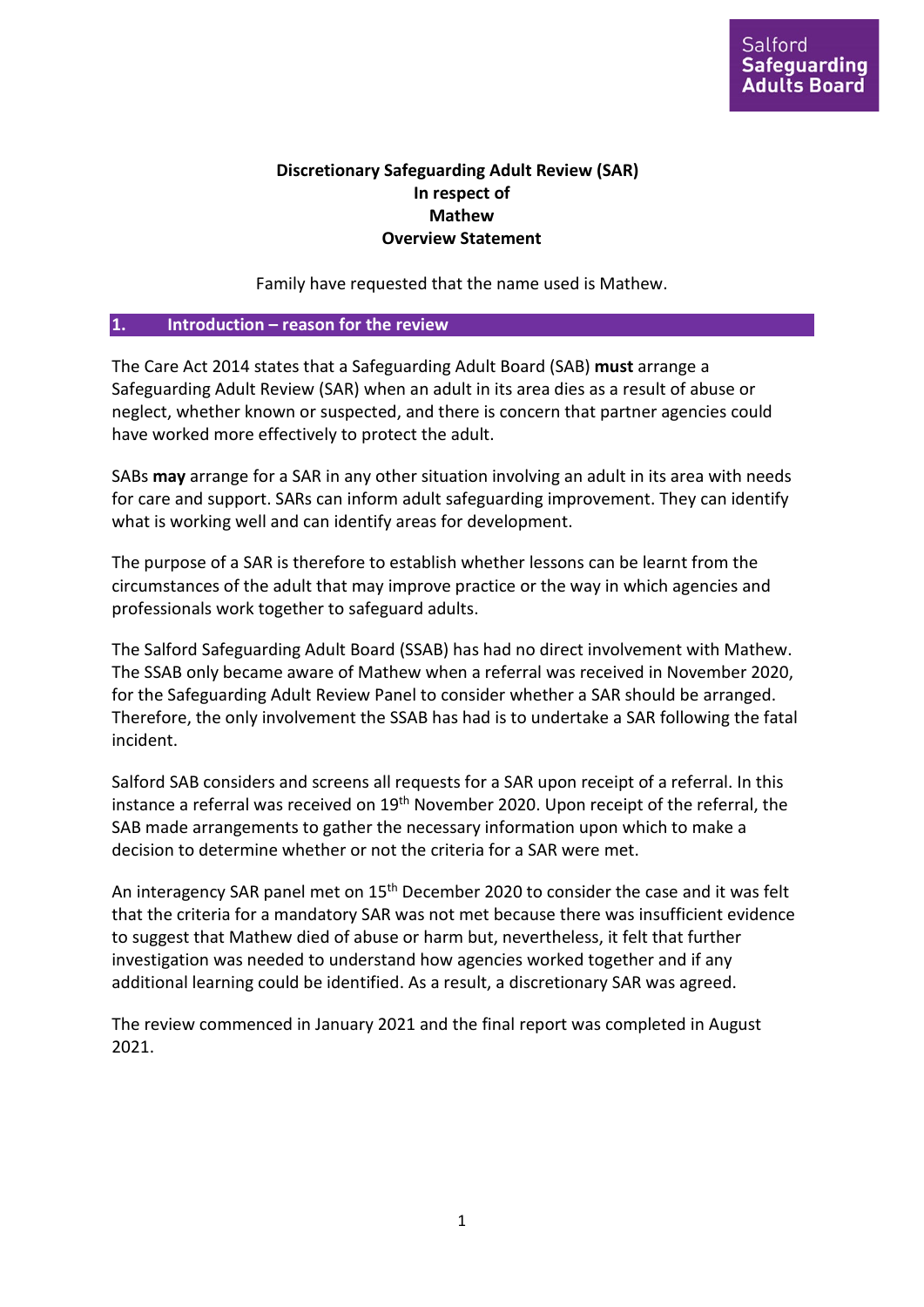| Key dates for the review process                     |                          |
|------------------------------------------------------|--------------------------|
| SAR referral received/referring agency               | 19/11/2020 by Greater    |
|                                                      | <b>Manchester Police</b> |
| <b>SAR</b> decision                                  | 15/12/2020               |
| Type of SAR                                          | Discretionary            |
| 1st Multi Agency Review meeting                      | 12/02/2021               |
| Met with family                                      | 11/05/2021               |
| Final Report completed:                              | 19/07/2021               |
| Date final report was shared with SAR Panel          | 25/08/2021               |
| Full report submitted to the Coroner's Office        | 30/08/2021               |
| Date briefing was published                          | October 2021             |
| Link to the Briefing Document shared with the family | January 2022             |
| Coroner Inquest held at HM Manchester South Office   | 17/01/2022               |

### **2. Methodology/Process of the review**

- SAR referral was screened by Business Manager for the Salford SAB
- Single agency involvement was requested by all partner agencies involved with Mathew.
- A combined chronology was created which was presented to the Salford SAR panel.
- Decision was made at Salford SAR panel for a Discretionary SAR
- Multi Agency Review Meeting was held for all partner agencies to contribute to the review. Areas of learning and good practice was identified.
- Meeting held with family to invite them to contribute to the review and to understand more about Mathew.
- Full report was shared with the review group for wider comment and all representation at the review group have received a copy of the full report.
- Report presented to Salford SAR panel for comments and sign off.
- Final report has been shared with the Salford SAB Joint Independent Chairs.
- A decision has been made by the SSAB that the full report would not be published due to the sensitive information that would be disclosed. An overview statement will be published.
- Business Manager for the Safeguarding Adult Board met with family to provide feedback from the review and identified learning.
- Learning from the review is essential so a briefing document was developed which was published on the Salford SAB website. The briefing document can be disseminated and enable the learning to be shared across the workforce.
- The review group has created an action plan. The action plan and implementation will be monitored by the support team for the Salford SAB.
- Monthly updates will be given to the Salford SAR panel and quarterly updates will be given to the Salford SAB.

### **3. Partner agencies who provided information for the multi-agency review**

- Salford Clinical Commissioning Group (CCG) Primary Care (GP)
- Greater Manchester Mental Health (GMMH)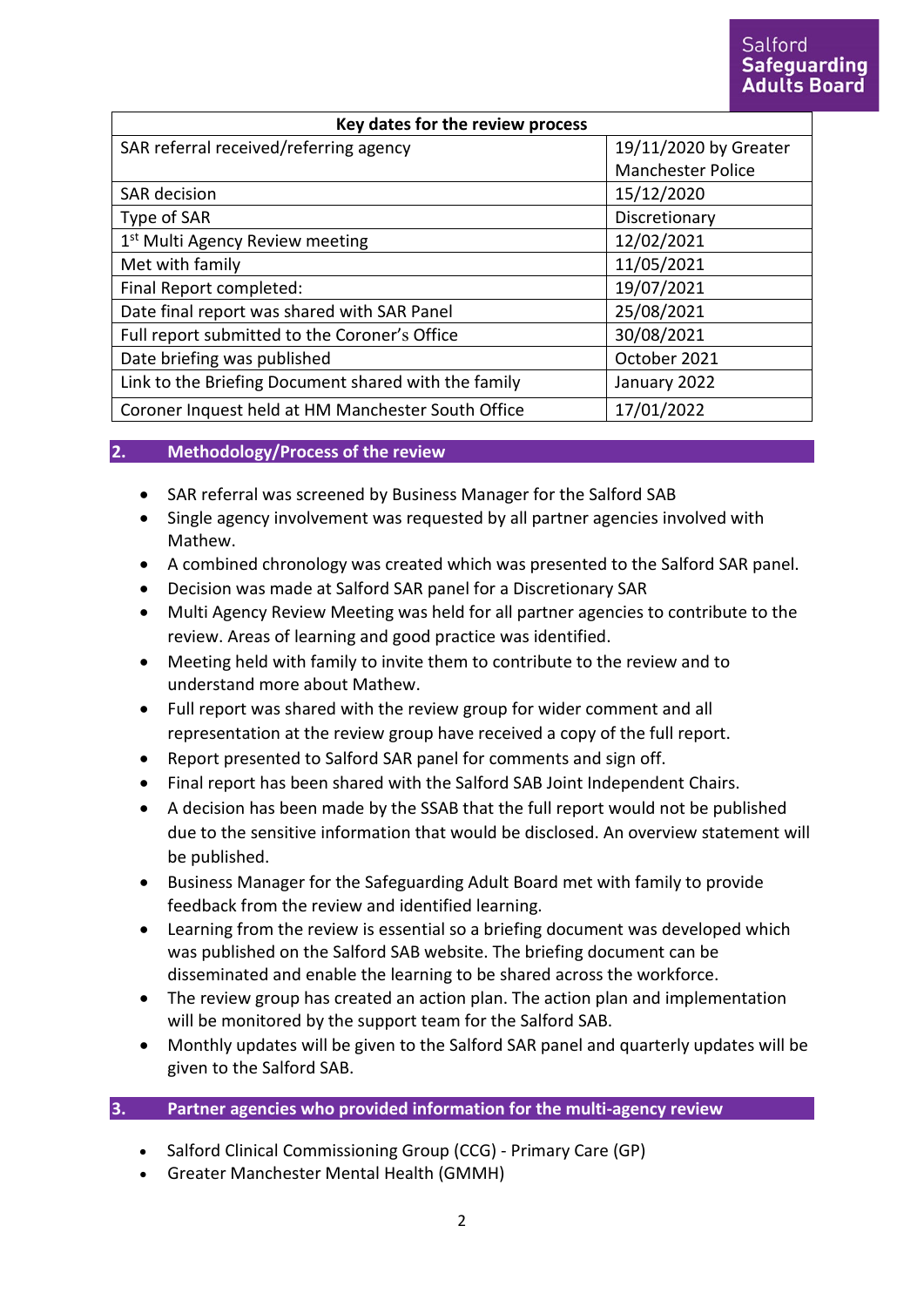

- Achieve (commissioned service via GMMH)
- Salford Royal Hospitals NHS Foundation Trust Acute and community services
- ForHousing
- Supported Tenancy Team (Salford City Council)
- Greater Manchester Police (GMP)
- Community Rehabilitation Company (CRC)
- Salford Safeguarding Children Partnership (SSCP)
- Domestic Abuse Services MARAC (Multi Agency Risk Assessment Conference)
- Salford Children Services (Salford City Council)
- Salford Health and Justice Services (Commissioned service within GMMH)
- MIND Commissioned Advocacy Service
- SIDASS Salford Independent Domestic Abuse Support Services
- Salford Royal Foundation Trust Adult Social Care adult social care had no involvement with Mathew, but they have been invited to the multi-agency meeting to understand and share any learning from the review.
- Northwest Ambulance Service (NWAS)

Salford Safeguarding Adult Board (SSAB) led on the review.

#### **4. About Mathew**

- 4.1. Mathew was known to several agencies throughout his adulthood due to his personal challenges with drug addiction and managing his mental health.
- 4.2. Mathew had a long criminal history for a variety of crimes. There have been occasions when Mathew served custodial sentences.
- 4.3. Mathew had a long-term partner, who is the mother of his 2 children.
- 4.4. The couple were discussed at Multi Agency Risk Assessment Conference (MARAC). Towards the latter stages of his life, Mathew had been arrested for a domestic incident which resulted in bail conditions that prevented him returning to the local area, where his children lived with their mother.
- 4.5. Mathew was known to Mental Health Services and had a number of short stays as an inpatient
- 4.6. In the final year of his life, Mathew made several attempts to take his own life and experienced a period of homelessness. Short term accommodation was offered but this didn't work due to them being located outside of the Salford area and he wanted to be closer to his family and children.
- 4.7. Sadly, on the day of the fatal incident, Mathew was being offered a property.

### **5. What happened?**

5.1. Mathew took his own life on 09/11/2020 on a railway in Trafford and died as a result of his injuries.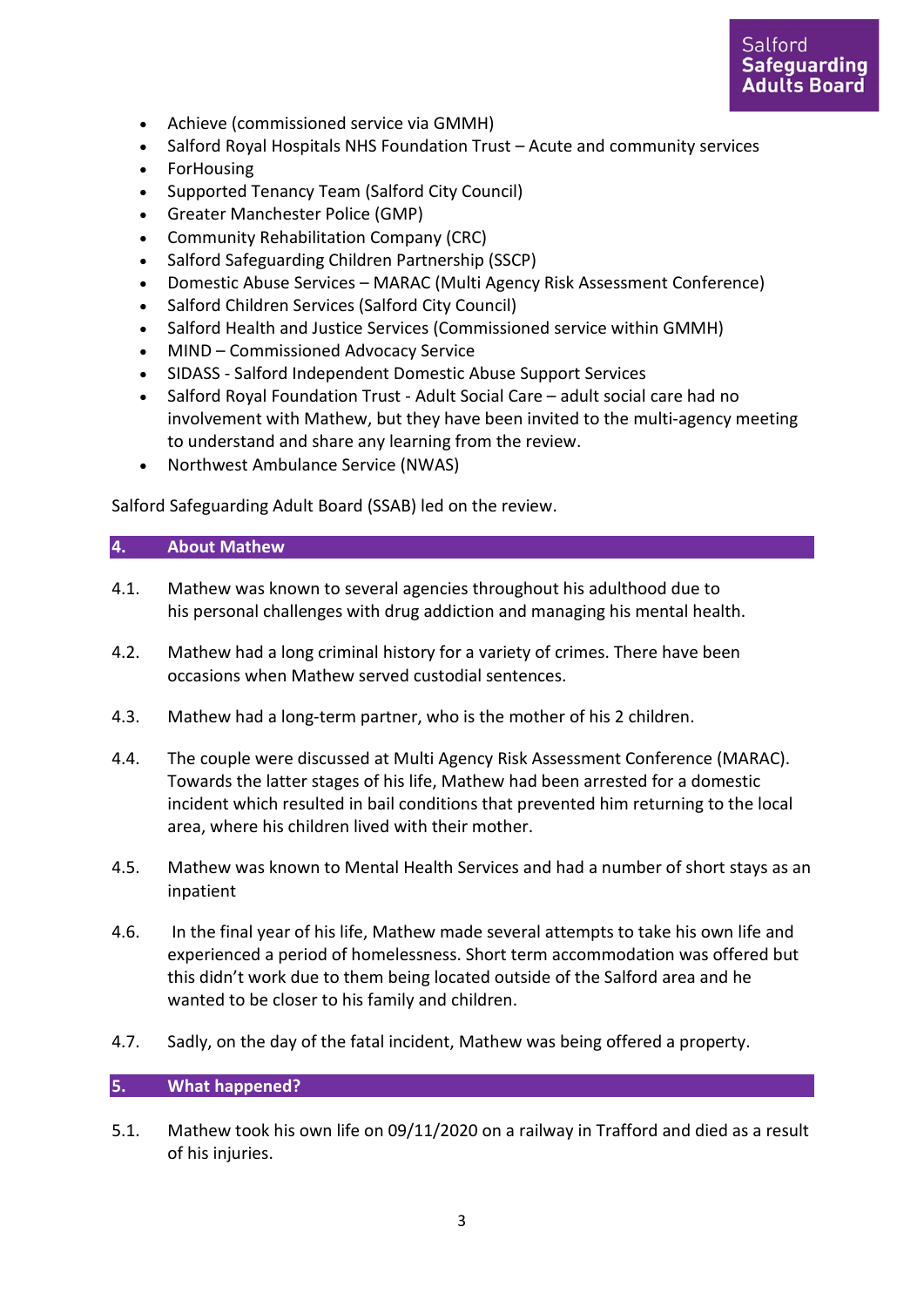### **6. Views of the family/friend/representative**

- 6.1. The Business Manager for the Salford Safeguarding Adult Board met with M (mother), condolences were given. Covid precautions were put in place for a face-toface visit.
- 6.2. The statutory duty of the Salford SAB and the purpose and process of the Safeguarding Adult Review (SAR) was explained. M said she wished she would have known about the Safeguarding Adult Board (SAB) earlier because she felt that there was a lot of learning that was needed from her son's death.
- 6.3. Following the home visit there was a telephone discussion with Mathew's sister on 28/07/2021 where additional information was provided.

#### **Mathew's social history**

- 6.4. Mathew's father died in 2004 of bowel cancer, they buried him on the day his parents would have been married for 32 years. Mathew really struggled with the death of his father, Mathew was in prison at the time of his passing, but the prison officers were really good with him and allowed him to visit his father in the chapel 'to say his goodbyes'.
- 6.5. M described Mathew as a 'jack the lad' but loveable with a big heart who would do anything for anyone.
- 6.6. Mathew has 4 adult siblings, he had a  $5<sup>th</sup>$  sibling, but she sadly died at 2 weeks old.
- 6.7. Mathew's parents lived separately for over 20 years, but this worked for them.
- 6.8. M said that she had a very close relationship with her son.
- 6.9. M explained that Mathew struggled with his mental health since he was 4-5 years of age. She explained in those days there weren't any tests for ADHD. He always struggled in large groups; he went to a 'special school' when he was 13 years old which he loved because he was taught in smaller classes. Even as an adult he struggled with larger groups, he couldn't attend family gatherings because he would 'just start' so they would do separate parties for him and the children because he could cope with the smaller numbers.
- 6.10. Mathew loved his football from a young age, and he had trials with a local football club, his granddad took him to training but after he died there was no-one else to take him, so he had to stop going. Even though he had trials for another club in a nearby area he supported always supported Manchester United.
- 6.11. M said that Mathew loved his partner and their children, she felt reassured when Mathew was with his children because there was never any doubt that he would have hurt them or himself while they were together. The couple were not married. Mathew was 'in and out' of prison whilst they were in a relationship.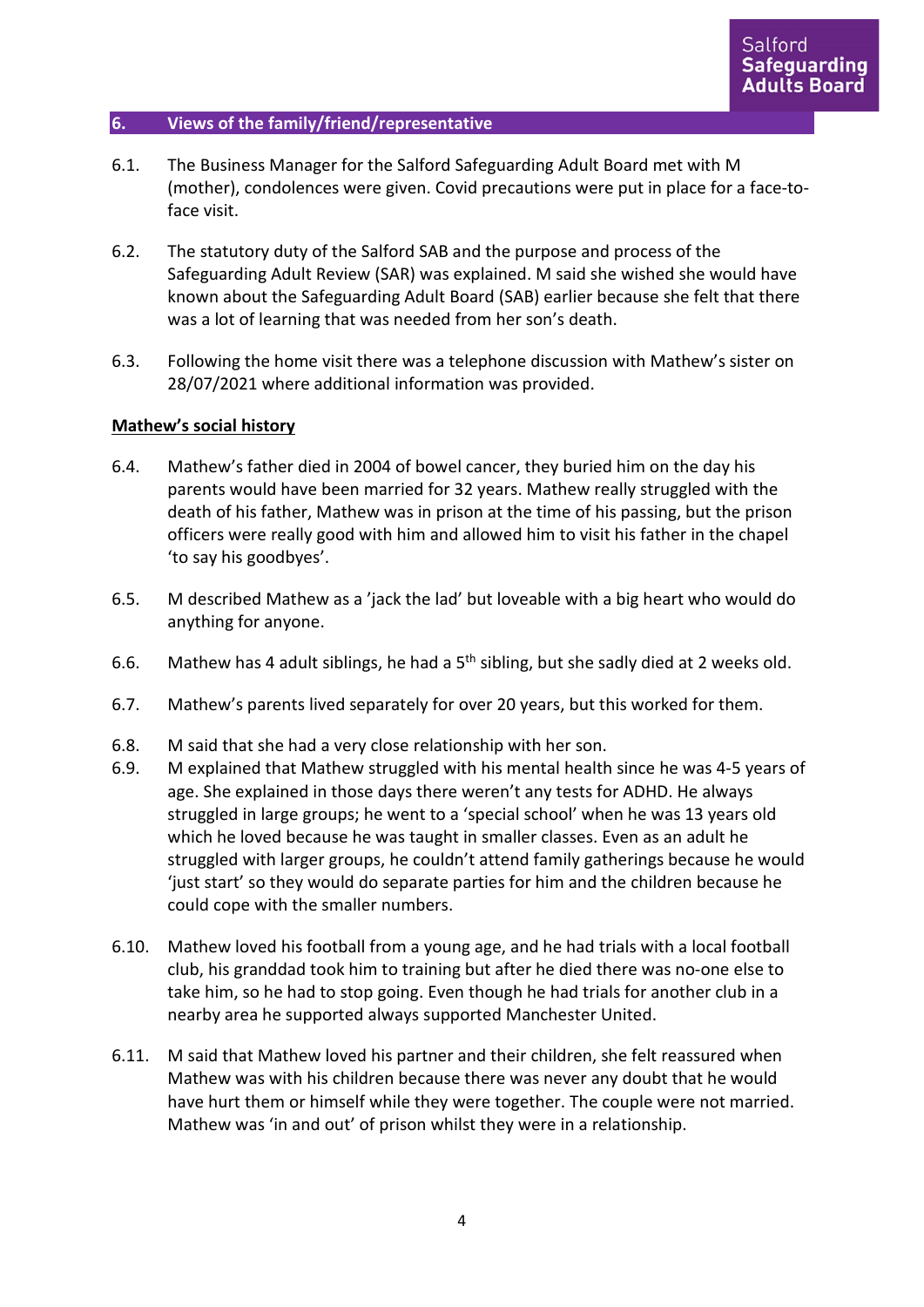- 6.12. Family have been very supportive of Mathew throughout his life, but his sister explained that when he took 'street diazepam' this would have a direct impact on their relationship with him because his behaviour would change, and he wouldn't accept their support.
- 6.13. In the last 12 months of Mathew's life, he was registered as homeless. This caused additional stress for Mathew because he didn't have anywhere to settle or take his children.
- 6.14. Housing Services tried to find Mathew a property and he was offered a place in a hotel in Eccles. He stayed with M for a short period of time, but he didn't want to stay there because he thought if he did, he would never be offered a property of his own.
- 6.15. Mathew was then placed in shared accommodation which didn't work. He got into an argument with the other male that lived there. The police were called and the landlord 'kicked Mathew out'. Mathew really wanted to be close to his children by living in the same area but there were limited properties available. Mathew felt it got worse for him after bail conditions were given which prevented him going back into the area where his children lived.
- 6.16. M felt that Mathew 'screamed for help'. M said that they have requested Mathew's medical notes and it appears that he was diagnosed with a personality disorder in May 2020 which was increased to multiple personality disorder in July 2020. M advised that there is also information in his records that in 2007 Mathew was given a diagnosis of schizophrenia which she advised he was never treated for.
- 6.17. M explained that when Mathew was with his partner, he often had difficulty sleeping. She said that, he went to the doctors, but they didn't help him so he would often take 'street diazepam'.
- 6.18. M can't understand why no-one helped him especially when he tried to take his own life on so many occasions. M said his first attempt to take his own life was at the age of 13 years. This continued on and off through his life but the last 12 months he made frequent attempts including overdoses, trying to hang himself, taking himself to bridges and self-harming and he still didn't get any help.
- 6.19. He was on multiple medications. M explained that Mathew had no spleen as it was removed 17 years ago after he was attacked.
- 6.20. M spoke about the day of the fatal incident, she said she spoke to him at 6pm, he told her that he was going to get a takeaway. She said that he seemed to be okay and in good spirit, and he told his mum that he loved her.
- 6.21. M said that Mathew always told everyone who he was close with that he loved them; it was just something he always did. M said that it was funny at times because when you told him that you loved him back, he would continue to say it and it would continue back and forth for a few minutes. M said she would often say 'right I'm hanging up now'.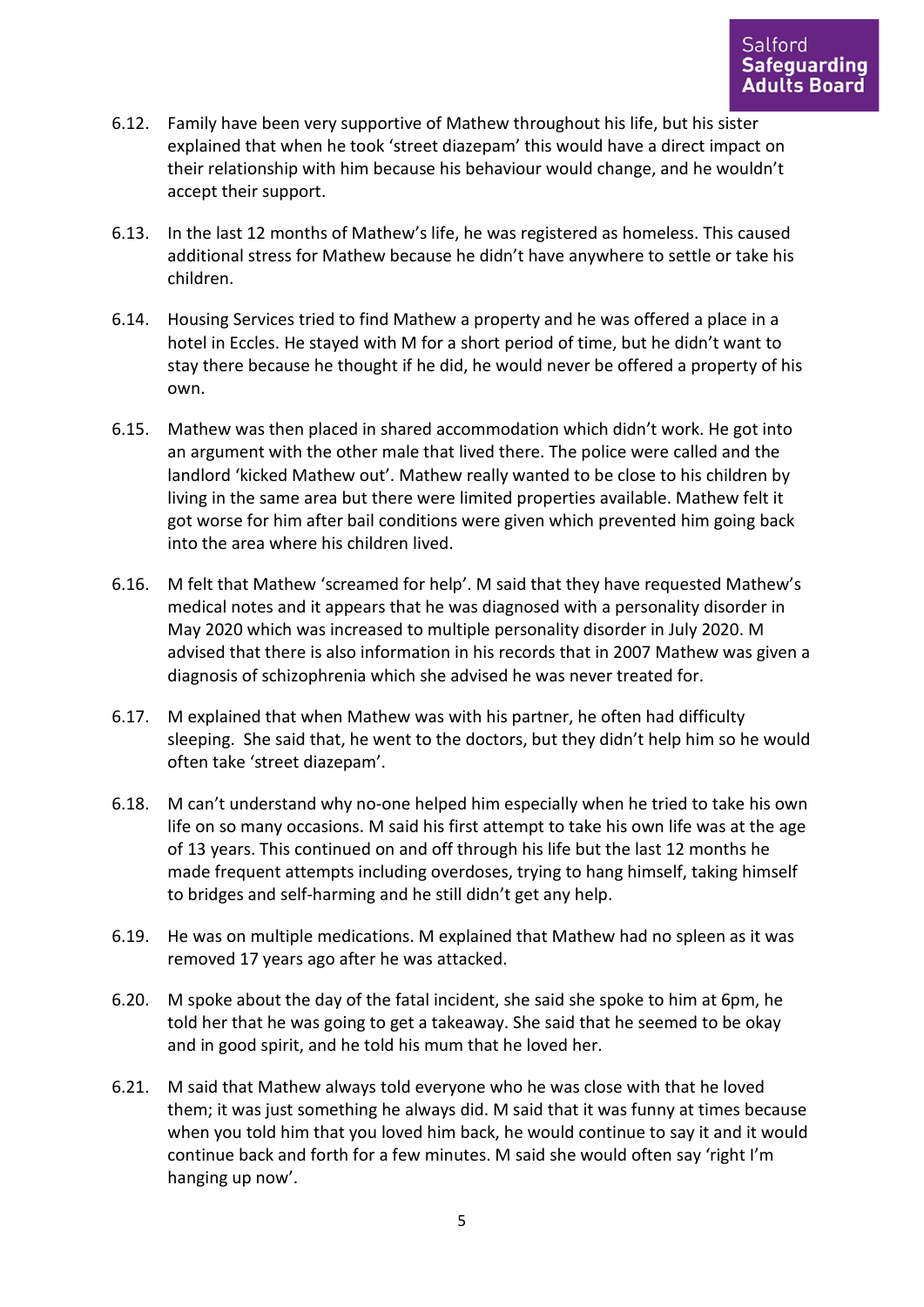- 6.22. The funeral was held on 09/12/2020. The street was full of people who wanted to pay their respects.
- 6.23. M is struggling to come to terms with her son's death and feels angry because she feels that Mathew didn't get the support he needed with his mental health. M keeps reliving the day of the incident and imagines what happened at the time of the fatal incident. She also thinks about the 'poor driver' and how the incident must have affected them.
- 6.24. M spoke about the day she reported her son missing, she had a maternal instinct that 'something' was wrong. She explained that she read about the incident in the paper before she was told it was Mathew. She was then contacted the day after to formally identify him. She is hoping the inquest will answer some of the unanswered questions she has, she is keen to be able to attend the hearing.
- 6.25. M was asked how she felt agencies worked together, M felt that they didn't talk to each other.
- 6.26. M also felt that professionals 'judged' him, they didn't see him as a person who struggled with his mental health who loved his children. They saw him as a 'drug abuser with a criminal history'. M spoke about how she felt children's services never offered him support to be a father, the focus was on the mother and children, but he should have been seen as an equal.
- 6.27. The only advice Mathew would get was 'engage with Achieve'. M feels that Mathew did engage but from the statements the family have obtained it appears that appointments were offered, and Mathew didn't attend. Mathew's sister advised that Mathew would ring the day after asking when his appointment was, knowing it was the day before. M said that Mathew would often ring to speak to his worker and they wouldn't return his calls, it even resulted in his allocated worker being changed because he rang so frequently. Mathew used heroin from the age of 17 years, but he got himself off it without any support. Mathew would ask to go into rehabilitation, but it never happened. It appears from the information provided through the coronial process that Mathew did not attend the last appointment which was required to be referred for the detox programme.
- 6.28. Mathew's sister feels Mathew was inconsistent in what he told his allocated workers and what he told his family.
- 6.29. The family advised that the Drug and Alcohol, Service always said that they couldn't support him with his mental health and then mental health services weren't really helpful which resulted in Mathew using 'street diazepam'
- 6.30. M was asked what learning the Safeguarding Adult Board (SAB) needs to consider from Mathew's tragic death. M said;
	- Professionals need to stop looking at the addiction first and see them as a person who needs support with their mental health, it will then be easier and more supportive for the person to try and stop their addiction.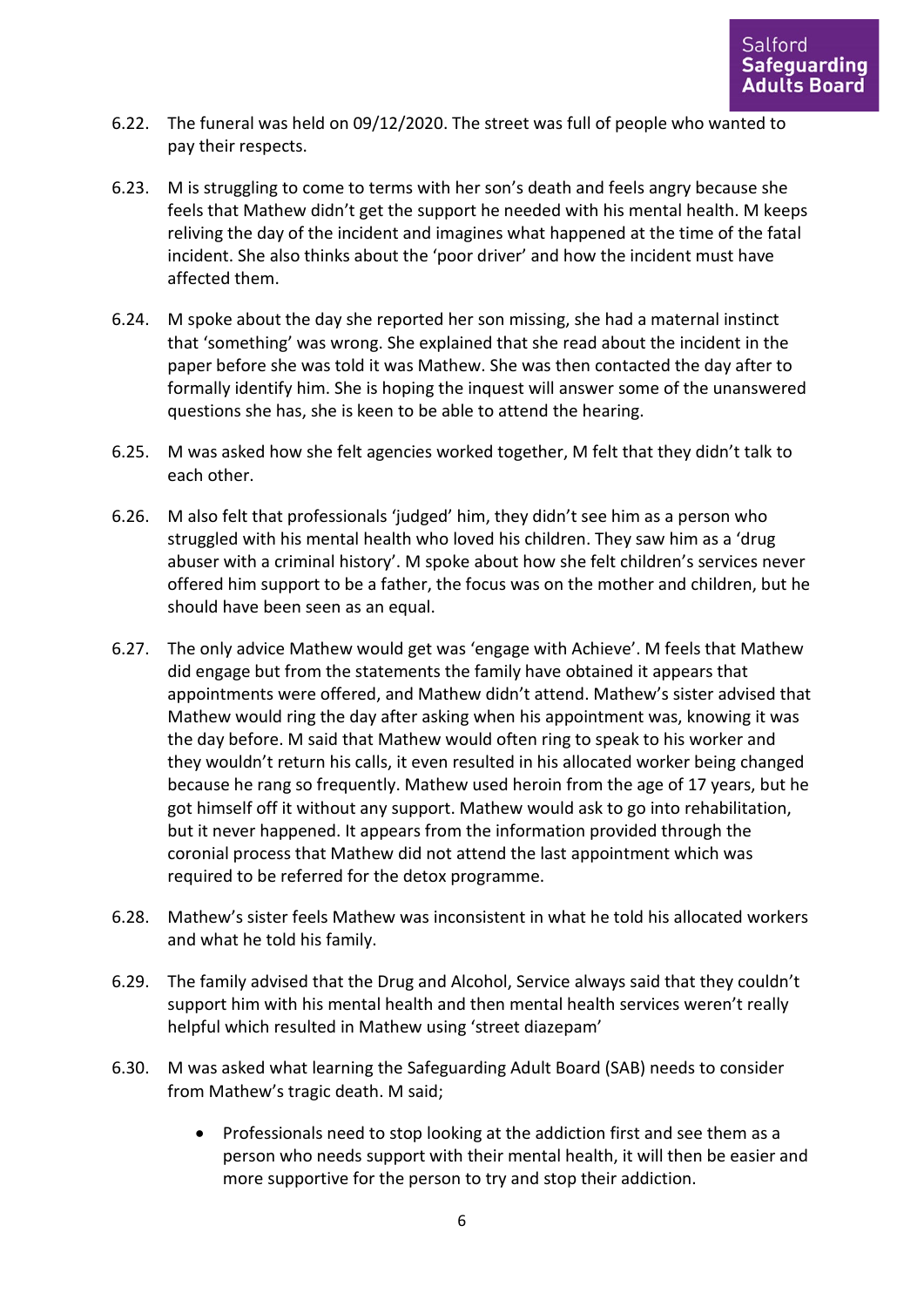- She feels children services need to take into account the needs of the father equally, and not just the mother and children.
- Agencies need to 'talk to each other' and 'work together'.
- 6.31. M did want to acknowledge the support Mathew was given by his Housing Officer, she described her as being 'brilliant with him'. M was asked why she felt this, what did she do that was different to any other professional involved in Mathew's care. M said 'it was simply that she listened to him'.
- 6.32. M was thanked for her time. It was agreed that the SAB Business Manager would return to update her with the outcome of the review.
- 6.33. As the Business Manager was leaving, M stopped her and said 'I always knew my son would never get old and he would take his own life, it was a matter of when, someone should have helped him'.

### **7. What was identified as worked well for Mathew**

- $\triangleright$  There was evidence that on isolated occasions there was good communication between agencies.
- $\triangleright$  Policy and procedures were followed to ensure Domestic Abuse Stalking and Harassment (DASH) risk assessment was completed which then triggered the referral into Multi Agency Risk Assessment Conference (MARAC).
- $\triangleright$  Mathew had good working relationship with his allocated workers from Probation and Housing Services.
- $\triangleright$  There is evidence that appropriate referrals were made to external agencies.

### **8. Summary of the multi-agency discussion**

The themes have been taken from the Terms of Reference for the review:

### **Mental Health and Drug Addiction**

- 8.1. There is evidence throughout the review that Mathew struggled with his mental health from childhood into his adulthood which impacted and affected many aspects of his life including his relationship with his partner and his ability to be a father to his children. It felt from the information provided that Mathew was proactive at times to seek support, he tried to engage with services but unfortunately this was not consistent, so Mathew continued to have a chaotic lifestyle and there were times when there was 'disguised compliance'. It has been acknowledged by family and professionals that Mathew would tell them information to paint a picture that things were perhaps better than they were.
- 8.2. Disguised compliance means when an individual is appearing to co-operate with professionals in order to allay concern and stop professional engagement. The review has identified that there needs to be a better understanding across partner agencies regarding disguised compliance.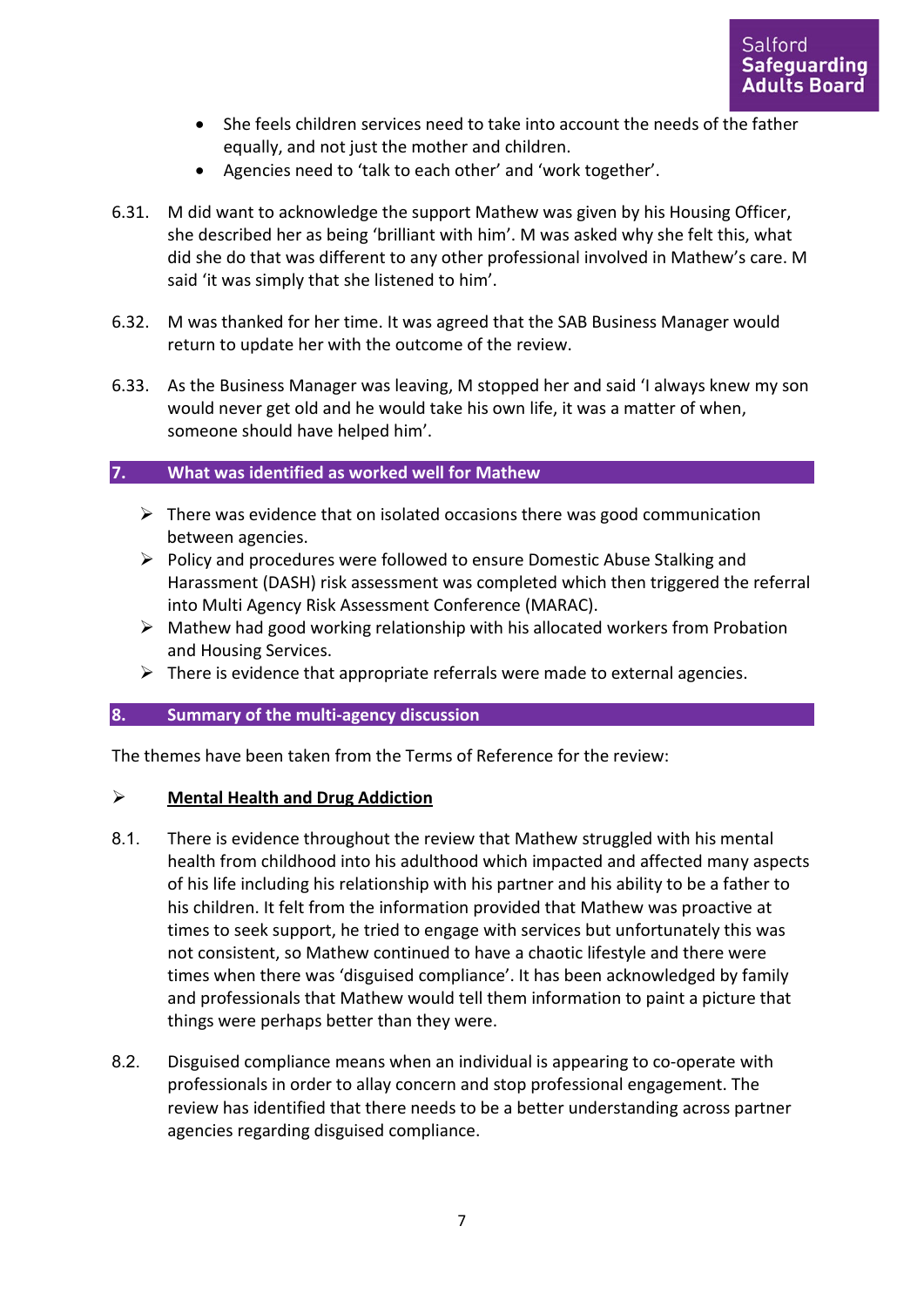- 8.3. Raising awareness around disguised compliance will improved and enhance the importance of 'working together', improve communication between agencies and will strengthen the importance of having a strong multi-agency partnership to ensure a true strength based and person-centred approach can be delivered.
- 8.4. The [Salford Locality Plan](https://www.salfordccg.nhs.uk/transformation/locality-plan) states that the vision is for Salford to be a place, regardless of their age where a person should be able to 'live well'. It is evident from the information provided that Mathew needed support as an adult in his own right but also as a parent. Mathew didn't meet the 'criteria' for the Care Programme Approach [a package of care, usually for people with more severe and enduring mental health problems] but he clearly struggled to manage his mental health / drug addiction.
- 8.5. This is an area that has already been recognised as a gap in Primary Care within Salford, as a result a new service has been developed called 'Living Well' and it aims to work with people who are not meeting the criteria for the Community Mental Health, Care Programme Approach but need support to manage their daily challenges. The Living Well model was set up in 2019 and was piloted in the Broughton area, the pilot has been deemed successful, and the model has started to be rolled out across Salford.
- 8.6. Unfortunately, and sadly this model did not come in time to support Mathew.
- 8.7. Further information and assurance will be provided in the Salford SAB single and multi-agency action plan regarding this area of development.

## **Adults experiencing homelessness**

8.8. Mathew experienced 'homelessness' in the last 12 months of his life. From the information provided during the review, it appears that every attempt was made to allocate Mathew a property, but this wasn't successful due to the challenges as a result of the bail conditions he was given, a restraining order that was issued and a lack of available and suitable property. The issues around suitable property is a national issue rather than a local one due to the national shortage of social housing. However, it was recognised that the multi-agency approach could be strengthened within Salford to ensure Housing Services are not totally dependent on the adult providing all the information which can inform decisions and identify the need for additional support.

## **Domestic Incidents within relationships.**

8.9. There is evidence that there were domestic incidents within the relationship between Mathew and his partner which on occasions resulted in the police being called. (There is no evidence that Mathew was physically abuse towards his partner.)

From the information presented to the review, it appears that the correct policy and procedures were followed by individual agencies. The couple were referred to Multi-Agency Risk Assessment Conference (MARAC) and his partner was referred to the appropriate support services.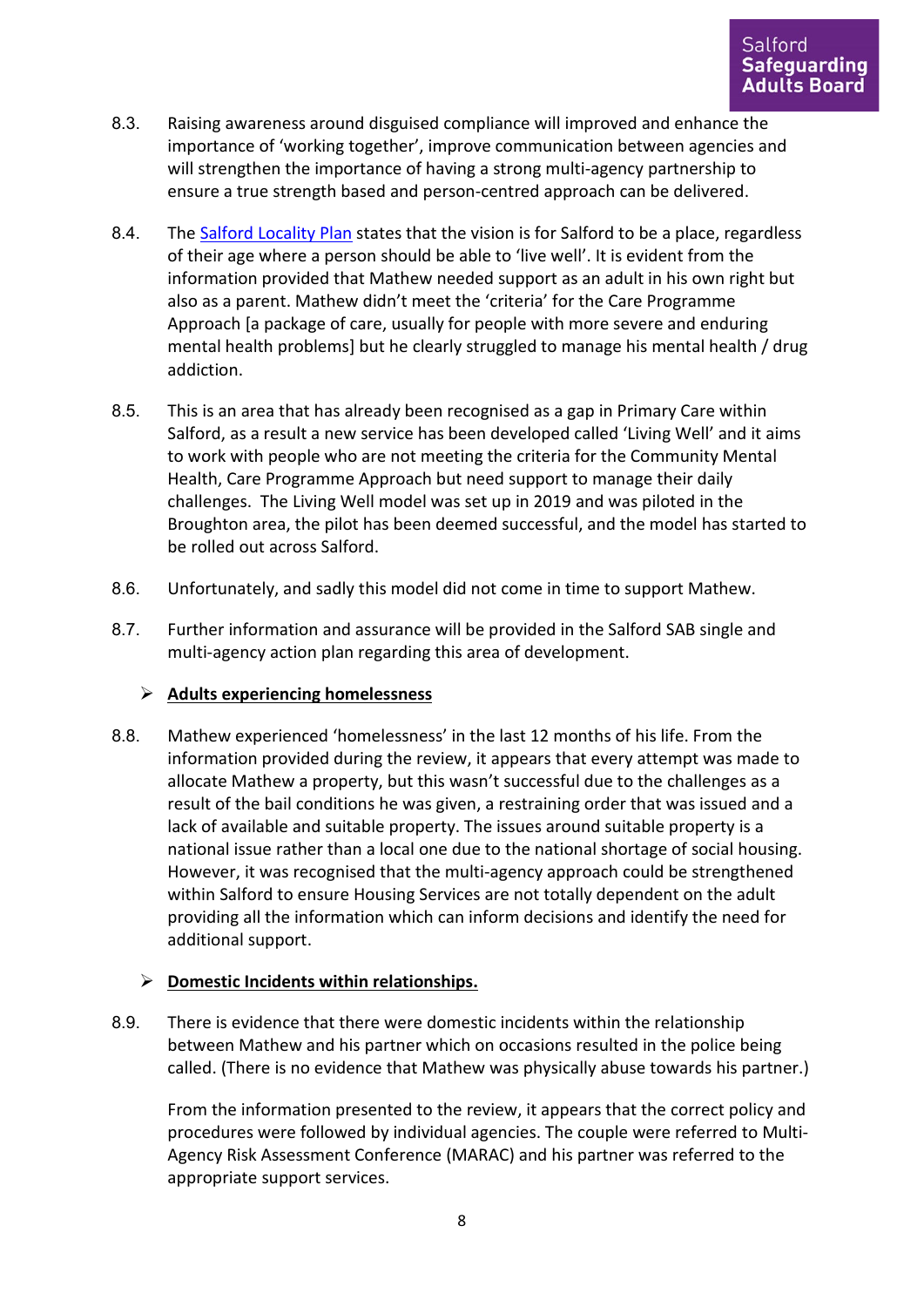# **How effective was the multi-agency discussion at Multi Agency Risk Assessment Conference (MARAC)?**

8.10. The purpose of the Multi Agency Risk Assessment Conference (MARAC) is to reduce the risk of death or serious harms to victims/survivors of domestic abuse. Mathew and his partner were referred to MARAC, however, it is not clear from the information provided to the review what actions were agreed and how effective the discussions at MARAC were to reduce any identified risks. This is an area of assurance for the Salford Safeguarding Adult Board to understand if there is any further learning that can be taken from this review.

## **The impact a breakdown of a long-term relationship has on adult**

8.11. Mathew appeared to have had a volatile relationship with his partner which resulted in them having a lot of arguments. This appeared to have put additional strain on his mental health. Mathew wanted to be a father to his children but managing the parental responsibilities, his mental health and having a chaotic lifestyle clearly had an impact on his ability to manage his mental health on a day-to-day basis.

## **The emotional impact on Mathew being able to maintain a relationship/contact with his children**

- 8.12. It is important to acknowledge that when support is provided by Children Services, the needs of the children are paramount, but it is important for the needs of the parents to be recognised and equally for both mother and father as part of a whole family approach.
- 8.13. There is evidence that there was lot of intervention with the family from Children's Services and support was provided, however the review recognised that the needs of Mathew, as a father and who was an adult who had his own needs for support wasn't always recognised and there wasn't always the right representation within meetings to support Mathew. Feedback from M is that she did not feel Mathew was supported as a father, he was just seen as a 'drug addict'.

# **Self-neglect**

8.14. There is evidence that Mathew did self-neglect in the sense he struggled with his mental health, his drug addiction and lived a very chaotic lifestyle and didn't always engage with services. It was felt that professionals didn't appear to consider the Salford Self-Neglect Policy, it may not have changed the outcome for Mathew, but it would have promoted and encouraged professionals to engage in more multi-agency discussions, sharing of information, multi-agency risk management and ensure a joined-up approach to support Mathew.

# **Working Together**

8.15. Multi-agency working enables different services and professionals to join forces to try and prevent incidents and risks escalating. It is an effective way of supporting adults and families who have additional needs and help to secure improved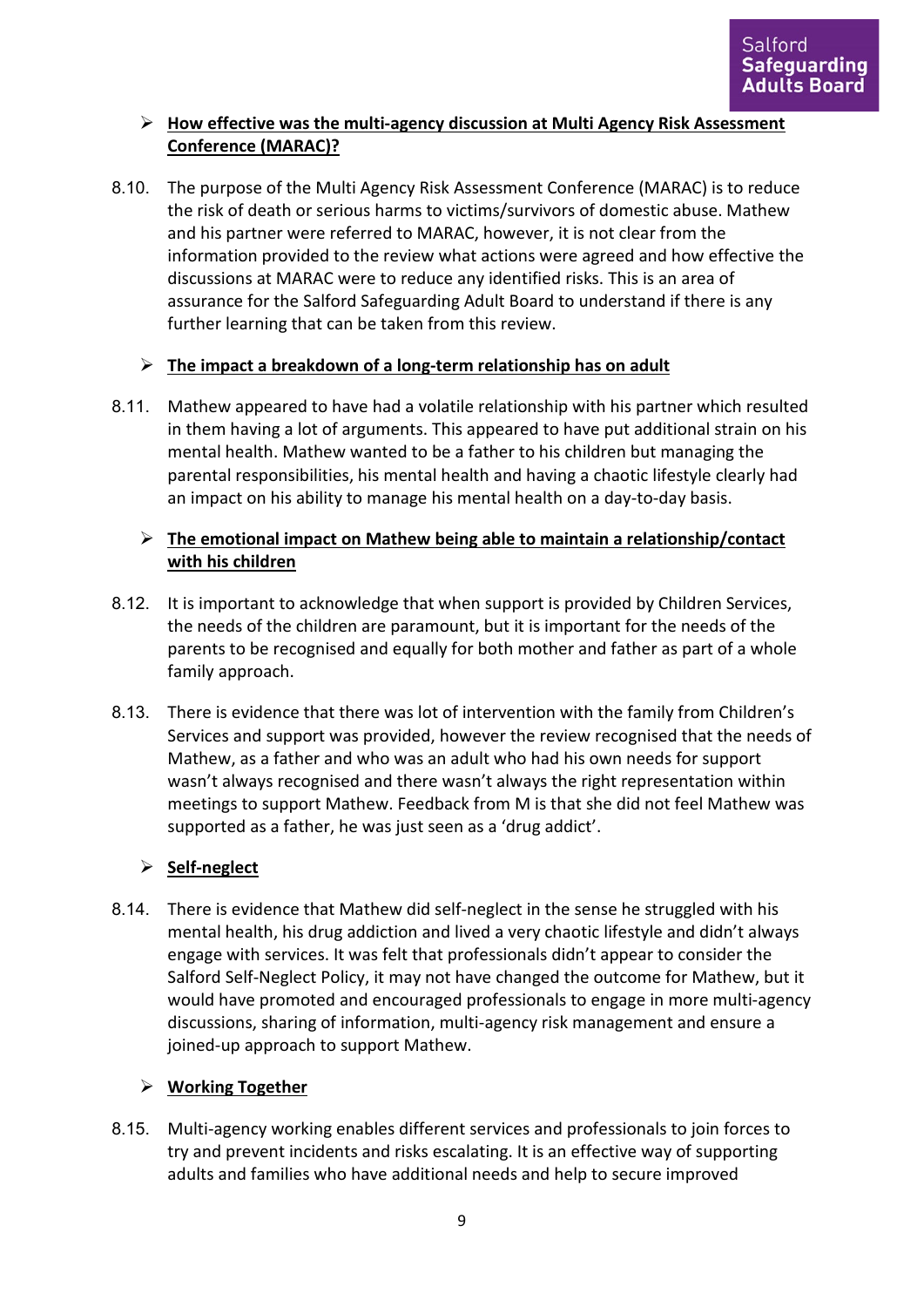outcomes. Working in collaboration is essential if individuals are to be offered a range of support they require in a timely manner. Effective multi-agency working is acknowledged to be a challenge on a day-to-day basis, but it is also essential.

- 8.16. The review group agreed that this was the main area of learning in the review of Mathew. It is evident that Mathew was signposted to different agencies which he would start to engage with but there appeared to be a lack of agencies working in collaboration as part of a joined-up approach, information sharing to manage risks and communication between partner agencies.
- 8.17. There was evidence of good practice on occasions where information was shared between agencies, but it was agreed that there was a lack of co-ordination regarding risk management, more so when there were increasing incidents during which Mathew tried to take his own life.

### **Escalation within agencies.**

8.18. There were a variety of different approaches in respect of escalation of concerns within single agencies when there was a deterioration in Mathew's general health and wellbeing. The review group agreed that agencies mainly worked in isolation, so the escalated concerns were not shared across partner agencies. Again, it was recognised that the outcome for Mathew may not have changed but a multi-agency approach to risk management would have been beneficial to try and safeguard and prevent Mathew from further harm.

## **Missed opportunities to raised Safeguarding S42 procedures**

8.19. From the information and evidence collated throughout the review, there appeared to be missed opportunities to raise safeguarding concerns into adult services regarding the deterioration in Mathew's mental health, the increased risk of him trying to take his own life and the increase incidents of Mathew displaying volatile behaviour. The review cannot advise whether there would have been any change to the outcome but raising the concerns through the safeguarding process would have promoted the multi-agency discussion, multi-agency risk management and proactive protection planning to ensure every possible action was taken to minimise the risk Mathew posed to himself and also others.

## **The impact the pandemic of COVID-19 had on how Mathew was able to access support/services.**

8.20. The pandemic would have clearly had an impact on Mathew's daily life and lifestyle choices, as it did everyone. However, it appears that Mathew still had access to support and services, but they were delivered in a different way which aligned with the National Government Guidelines issued at that time.